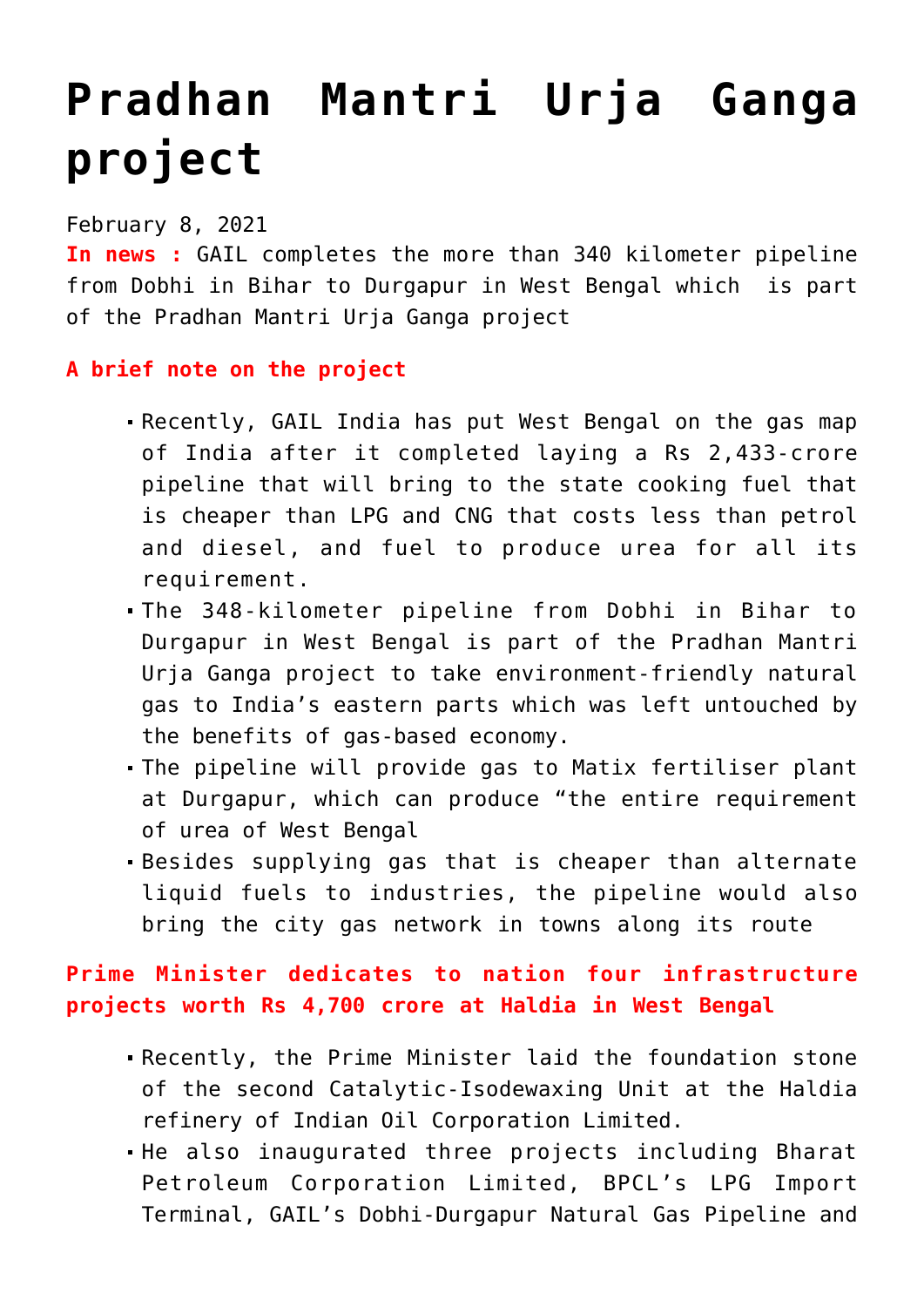NHAI's four lane road overbridge cum flyover at Ranichak.

**About the Pradhan Mantri Urja Ganga project** 

It is a gas pipeline project launched in 2016 and will cater to the energy requirements of five states, namely Uttar Pradesh(338 KM), Bihar(441KM), Jharkhand(500KM), Odisha(781KM) and West Bengal(542).



**Objective:** The scheme is directed to provide piped cooking gas to the households of five states

#### **Key features**

- The project is also known as Jagdishpur Haldia & Bokaro – Dhamra Pipeline Project (JHBDPL)
- Aim: to have a gas based economy and to enhance the share of gas in the energy basket to 15%.
- The project is committed to provide the household members health safety by providing clean fuel with the